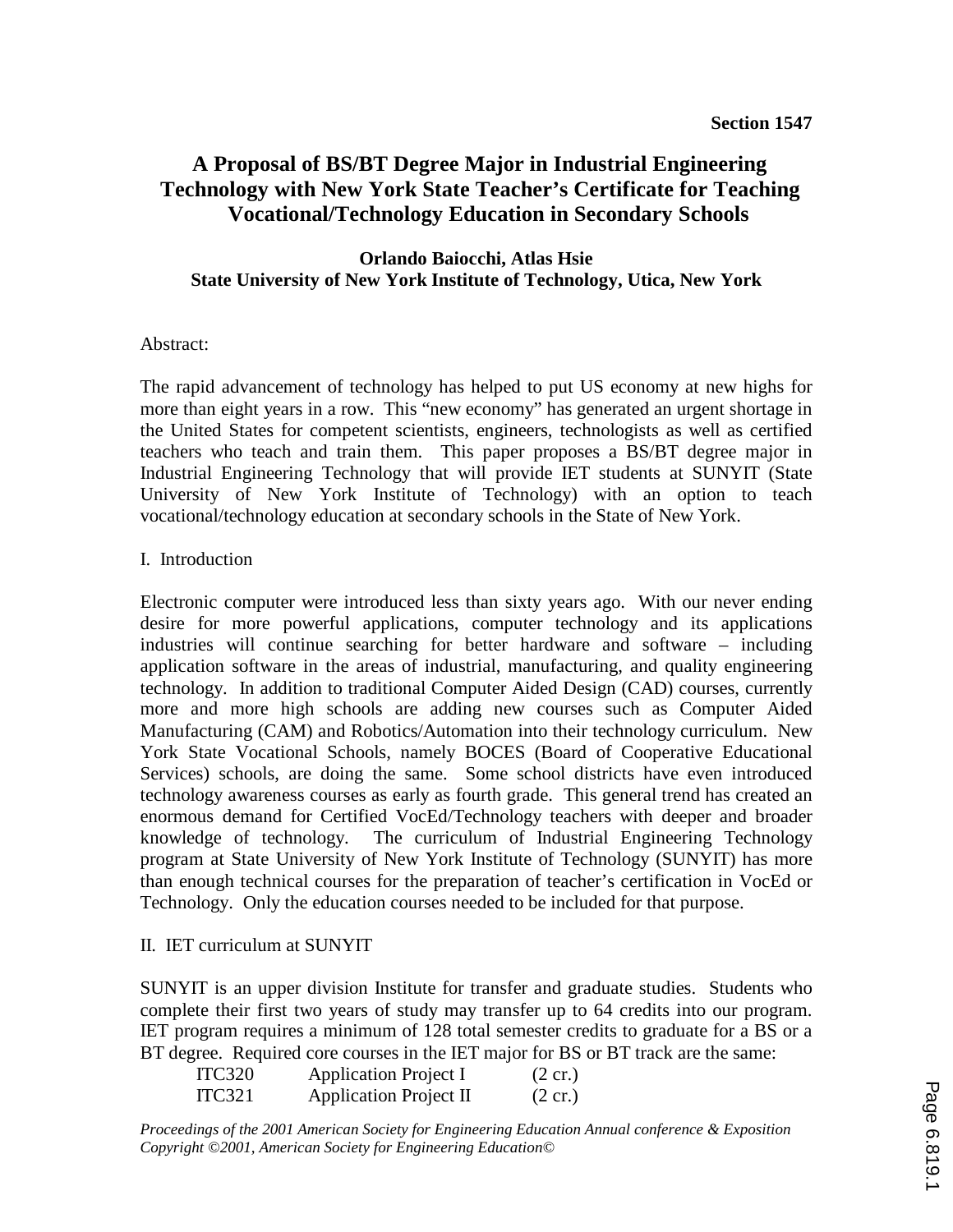| <b>ITC311</b> | <b>Manufacturing Operations</b>     | (4cr.) |
|---------------|-------------------------------------|--------|
| <b>ITC327</b> | Production and Operation Management | (4cr.) |
| <b>ITC358</b> | Plant Layout and Material Handling  | (4cr.) |
| <b>ITC362</b> | <b>Computer Aided Design</b>        | (4cr.) |
| <b>ITC373</b> | <b>Statistical Quality Control</b>  | (4cr.) |
| <b>ITC462</b> | <b>Computer Aided Manufacturing</b> | (4cr.) |
| <b>ITC475</b> | Economics Analysis in Technology    | (4cr.) |
| <b>ITC483</b> | <b>Quality Improvement</b>          | (4cr.) |
| Total         |                                     | 36cr.  |

Upon approval, students may transfer some equivalent lower division courses (such as ITC311 and ITC362) to fulfill part of the core requirement. Students also have to take or to transfer in additional technical (engineering technology) credits in order to meet the minimum ABET requirement --- 54 semester credit.

Arts and Sciences course requirement:

 One Oral Communication course One (upper division) Technical Writing Course English I & II Two Humanity courses Two Social Science courses One liberal arts elective course Additional elective arts/science courses as needed (Minimum ABET and New York State requirement – 34 credits for BS degree. Minimum ABET and New York State requirement – 24 credits for BT degree.)

Mathematics and Science requirement:

 One Physics with lab course One Basic Science with lab course Calculus I & II One mathematics elective course (prefer Statistics) One Computer Programming course Additional elective Math/Science courses as needed (Minimum ABET and New York State requirement – 26 credits for both BS and BT degrees.)

#### Open Electives:

 14 credits for BS degree 24 credits for BT degree

III. New York State Requirements for Provisional Certification:

- 1. BS or BT degree in Engineering Technology (offered at SUNYIT)
- 2. Twelve semester hours of Teacher Education course (offered by SUNY Oswego in Syracuse area):
	- VTP 500 Contemporary Concepts in Voc-Tech Education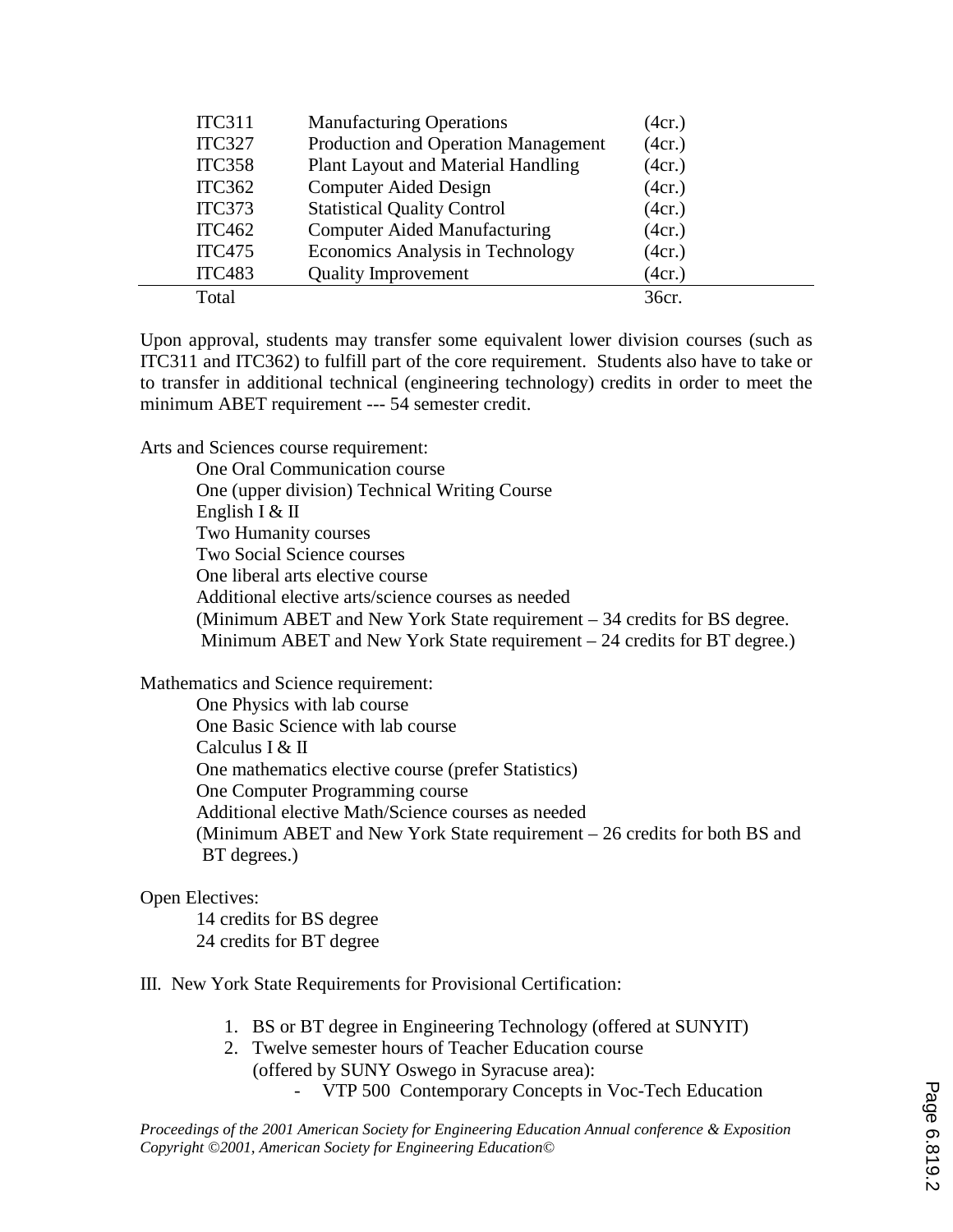- VTP 504 Instructional Resources Development
- VTP 580 Curriculum Development in Voc-Tech Education
- VTP 582 Instructional Methods and Evaluation
- 3. Supervised Teaching Internship (available at Utica/Rome, NY area)
- 4. Child Abuse Seminar (included in Vocational Courses)
- 5. NY State Teacher Certification Examinations (LAST and ATS-W)
- 6. One year of work experience in related to the area of certification (required to those seeking Vocational Certification)

----------------------------------------------------------------------------------------

For the Permanent Certification additional requirements are:

- 1. Completion of a Master Degree
- 2. Two years of Teaching experience
- 3. Approval of a video taped lesson
- IV. The proposed change (for NYS Teacher's Certification Option)

As shown in section II, the open electives for IET curriculum has a room of either 14 credit hours for MS degree or a room of 24 credit hours for BT degree. It has been suggested that we should use those for putting VTP courses as requirement for this option. Obviously, the BT degree track has more room (24 credit hours than the BS track (only 14 credit hours). This would make the BT track more flexible and may be more attractive compared to the BS track. Since the permanent teacher' certificate of New York State requires a master degree, students have a choice either to take the newly added VTP courses as undergraduate credits for completing the BS/BT degree or to complete the old BS/BT degree track with IET major as usual and then take VTP courses as graduate credits towards MSAT degree (Master of Science in Advanced Technology) at SUNYIT. If a student chose the graduate option, then he/she can take additional six graduate core courses and complete a graduate project (MST690) from SUNYIT's MSAT program for his/her MS degree in Engineering Technology.

- V. Advantages for this new option
	- 1. Provide additional option for students who are seeking stable career environment such as secondary school teachers.
	- 2. Provide additional option for students who are seeking reasonable and steady income for their career.
	- 3. Provide credentials either to work in industry or in secondary school system.
	- 4. Provide graduates with the opportunity to teach at community or technical colleges upon completion of the MSAT degree or its equivalent in engineering technology or engineering.